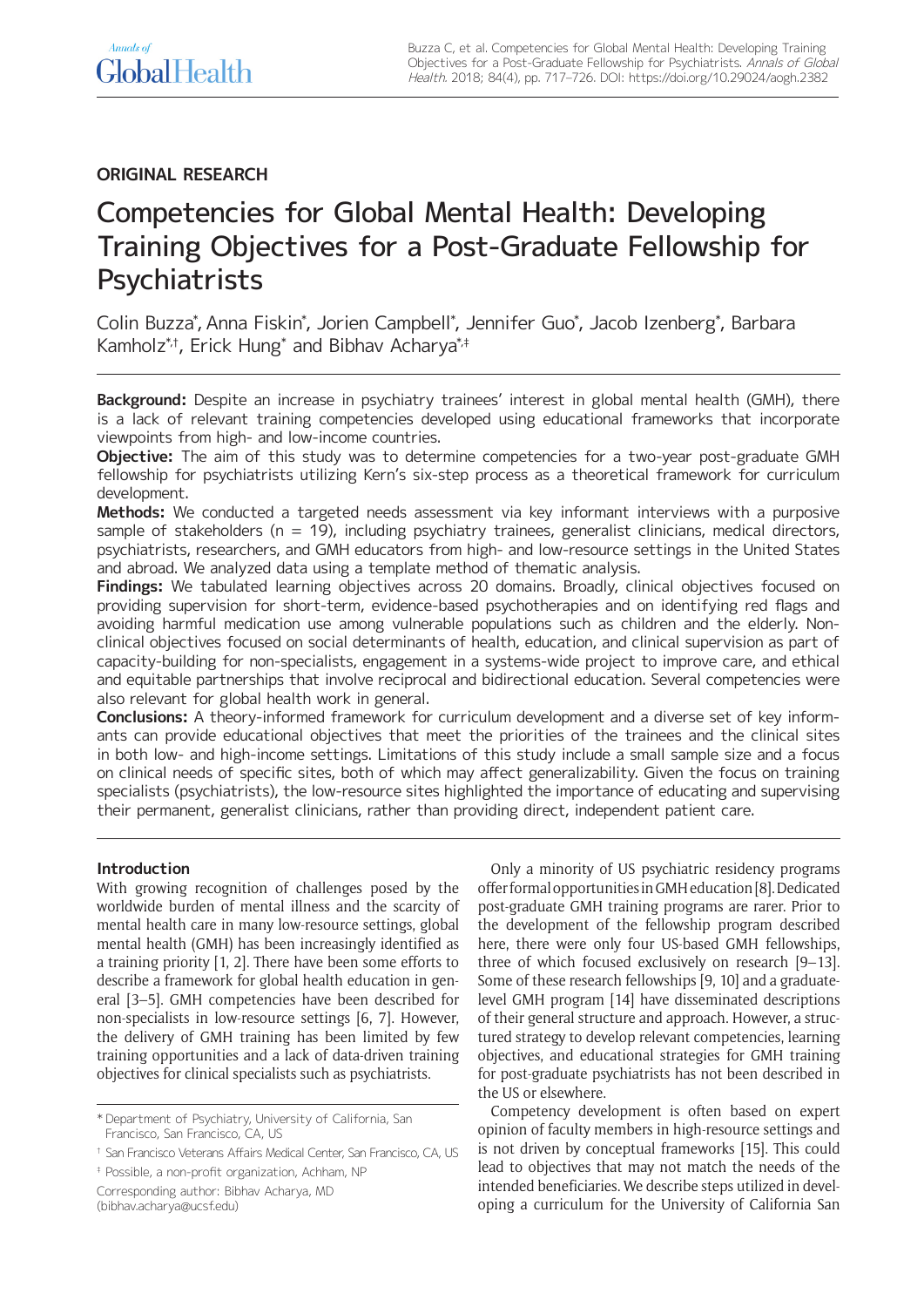Francisco (UCSF) Psychiatry HEAL Fellowship in Global Mental Health, a two-year post-residency program for psychiatrists. We discuss the process and outcomes of a needs assessment that informed the development of learning objectives and educational strategies for the fellowship.

# **Methods**

## **Theoretical framework**

Our group utilized Kern's Six-Step Model of Curriculum Development [16], which provides an iterative framework to develop, implement, and evaluate a medical curriculum by following the sequential steps of (1) problem identification and general needs assessment, (2) targeted needs assessment, (3) development of goals and objectives (e.g., competencies and specific learning objectives), (4) design of educational strategies, (5) curriculum implementation, and (6) evaluation and feedback. The first four steps of our curriculum development process are reported here.

#### **Curriculum Development Team**

A group was assembled from the UCSF Department of Psychiatry under leadership of the fellowship director (BA). Membership consisted of residents (JB, CB, JG, JI), a fellow (AF), and faculty (BA, BK). Members had diverse backgrounds including experiences in global health and GMH, public health, social sciences, curriculum development, teaching, and research. The group met every one to three months from December 2014 to May 2016, with additional meetings among working groups formed within team.

## **Problem Identification and General Needs Assessment**

Based on Kern's model, the group first identified the broader problem it was trying to address through consensus based on intensive discussions informed by expertise and prior experience. Subsequently, a literature review was conducted to inform a general needs assessment based on MEDLINE search of peer-reviewed literature of keywords "Global Mental Health" and "training" or "education" or "psychiatrist" or "fellowship" or "residency" or "competencies".

#### **Targeted Needs Assessment**

For the second step of Kern's model, the group was divided into two parallel teams. A "fellows" team assessed the gap between competencies needed to be an independent GMH practitioner and those available at the end of a US-based residency training in general psychiatry. A "site" team assessed the gap between the optimal human and other resources needed to deliver high-quality mental health care and the existing infrastructure of the site, and how a GMH practitioner could assist in bridging that gap. The teams identified key informants ( $N = 19$ ) using a purposive method [17]. The fellows team interviewed directors of the existing US GMH fellowships  $(n = 4)$ , directors of other graduate GMH programs  $(n = 3)$ , psychiatrists who are current or former GMH trainees ( $n = 3$ ), and psychiatry residents with a strong interest in GMH who self-identified as potential fellowship applicants ( $n = 3$ ). The site team interviewed a psychiatrist and the medical

director from each of the two sites of the fellowship program: an IHS site in the US and a district-level hospital in Nepal ( $n = 4$ ). In addition, the site team interviewed generalist physicians at two sites based in low-income countries that have previously hosted GMH trainees and do not have on-site psychiatrists  $(n = 2)$ .

The interviews were conducted between February and May 2016. Interviews were each between 30 and 60 minutes in length and conducted either in person, via phone, or via teleconferencing. Interviews were conducted using semi-structured interview tools developed by each team to assess the specific gap identified in the previous step. The fellows team interviews focused on the experiences of those who have provided or received GMH training as well as the goals of those who are seeking GMH training. Interview themes included: clinical, research, and administrative skills; mentorship and support; and career development. The site team interviews focused on the needs, capacity, and goals of training sites and experiences of those who have previously hosted fellows. Themes included: clinical needs and priorities; clinical resources and infrastructure; potential roles of fellow; opportunities for mentorship and support; and key structural and cultural considerations. Interview data was captured using structured notes and then collated into a master document. Utilizing a template method, data were coded by BA using thematic analysis and the results were shared with the larger working group, which further refined the codes. This iterative process was continued until consensus was achieved. A summary of interview data is available in Supplement 1.

# **Development of Goals and Objectives**

The working group reviewed the products of the general and targeted needs assessments and converted the emerging themes into specific competencies nested within competency domains. These were reviewed by the group in multiple iterations, with rounds of discussion and refinement until consensus was achieved. Content experts were identified for each domain among the faculty of UCSF Department of Psychiatry. The working group members and the content experts worked in partnership to develop specific, measurable learning objectives for each competency [16].

#### **Results**

# **Problem Identification**

The team identified two intertwined problems based on their prior experience and pre-study, informal discussions with leaders at the host sites: 1) the need to improve and expand post-graduate medical training in GMH, with a particular focus on clinical training, education, and systems improvement; and 2) the need to improve mental health care and build capacity for addressing mental illness and substance use at host sites.

# **General Needs Assessment**

The results of the literature review to understand general issues in GMH training included publications examining existing GMH training [8, 18], advocating for increased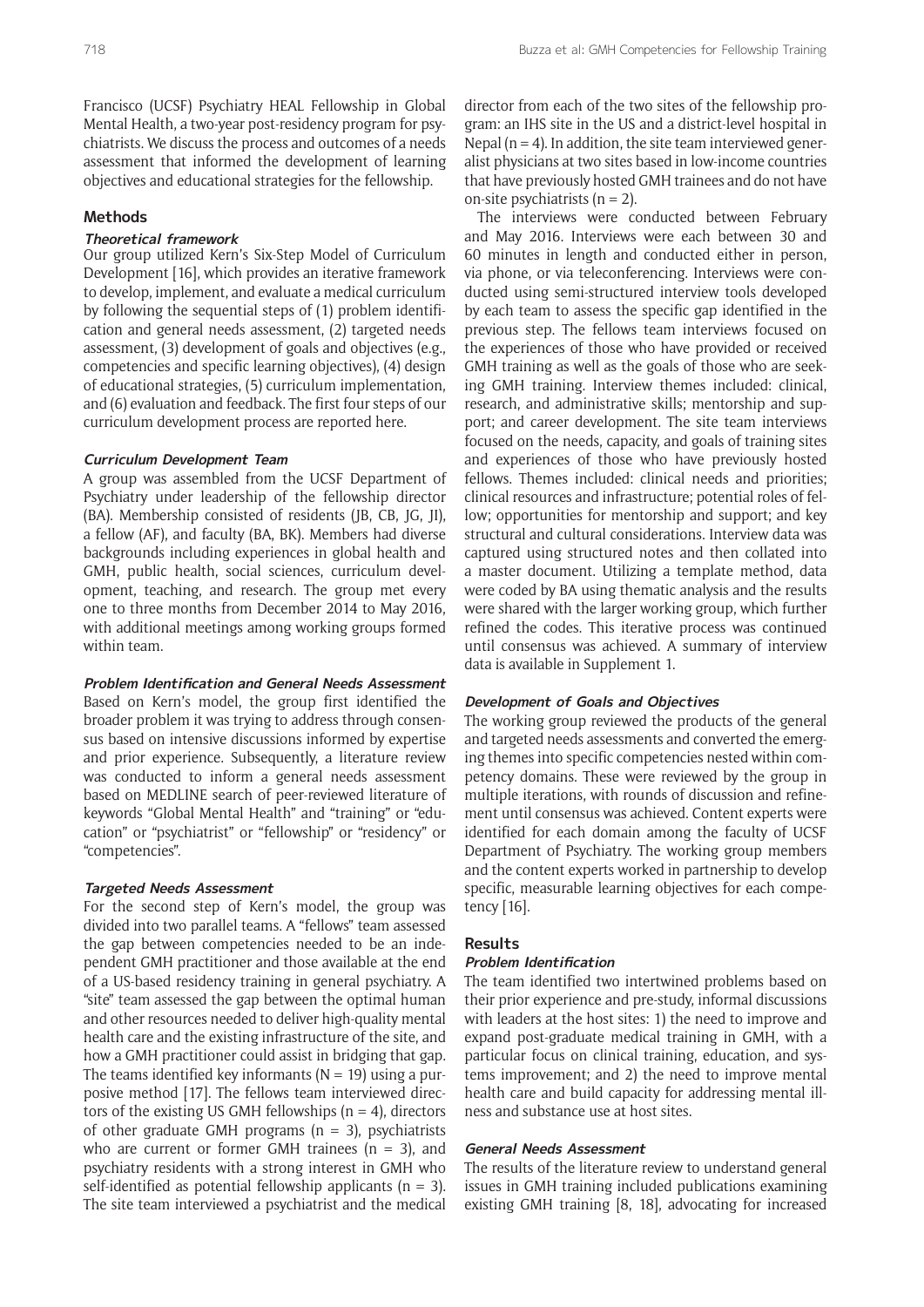GMH research training [10] and improved GMH clinical training [19, 20], and discussing ethics in GMH training [21]. The search also yielded descriptions of one international GMH educational partnership [22], one graduatelevel GMH training program [14], and two GMH research fellowships [9, 10]. However, there were limited online or published curricular information from training programs in GMH and no published curricula from existing postgraduate clinical GMH fellowships.

# **Developing Goals and Objectives from Targeted Needs Assessment**

This step resulted in numerous themes that are nested within 20 competency domains, as listed in **Table 1**. Many competencies were specific to GMH and several were also relevant to the general practice of global health.

Broadly, the competencies can be divided into clinical and non-clinical domains. Under clinical domains, there was specific focus on children and the elderly as vulnerable populations. Given the severe shortage of psychiatrists specialized for these two groups, the GMH practitioner will need to recognize signs of pathology, avoid harm from pharmacological treatments that may not be tolerable to these groups, and to provide care based on recommendations from an off-site specialist. Although providing care for adult patients is the focus on general residency training for psychiatrists, there was a specific focus on utilizing the World Health Organization (WHO) Essential Medications list because psychiatrists trained in high-resource countries may not be familiar with them. HIV psychiatry and substance use were identified as two specific clinical domains given the prevalence and comorbidity with common mental illnesses in low-resource settings. Although general psychiatrists learn some psychotherapies, particularly cognitive and behavioral therapy, the WHO recommends few other techniques that may not be covered in general residency training: group interpersonal psychotherapy, problem management therapy (based on problem-solving therapy), and motivational enhancement therapy. Even if GMH practitioners may not deliver psychotherapy because of linguistic/cultural differences and/or lack of prior training, they may still need to be aware of indications, success rates, and basic components of these therapies when they have a leadership role in mental health care delivery systems.

Non-clinical domains emphasized the role of structural determinants of health and the specific role of culture in mental health. Structural competency [23] is identified as a way to directly engage with stigma, inequity, and nonbiomedical determinants that sustain worse outcomes among populations. The role of culture was highlighted in both international work and among the Navajo in the US. It included a critique of traditional models of "cultural competency" and sought to welcome lessons from social sciences to meaningfully improve, rather than curtail, access of non-western populations to mental health services.

Although the themes included several competencies in directly delivering care, there was a strong emphasis on strengthening health systems rather than independently treating patients. This is consistent with the acknowledgement of the importance of task-sharing in GMH [24, 25]. Themes of training and education were noted for both global health in general and GMH in particular. In addition, there was acknowledgement of the limited utility of training without ongoing supervision. For task-sharing models, the psychiatrist role of supervision of generalists was emphasized as way to expand access to care while maintaining quality [26]. Furthermore, themes included understanding the health care system and developing a quality improvement project to make systems-level changes to address specific challenges in delivering care. Results that emphasize taking the long view in GMH demonstrate a move away from the "mission" trips that had characterized much of global health work in the past century.

Themes that were unique to the results from the "fellows" team included the importance of self-care to avoid burnout and to become aware of issues of transference and countertransference in a new setting. They also included research work in GMH. This was considered one viable strategy to sustain engagement in GMH, given the lack of dedicated funding streams for GMH practitioners. Upon review of these themes by faculty experts, this specific domain was recommended for an optional competency given the dedicated time necessary to build and execute research projects.

#### **Educational Strategies**

The GMH fellowship experience is provided in partnership between the UCSF Department of Psychiatry and the HEAL Initiative, an existing global health collaborative between UCSF, Indian Health Service (IHS), and numerous institutions and clinical sites in low-resource settings, described in detail elsewhere [27]. In its other fellowships (e.g., global family medicine), HEAL provides global health training for generalist clinicians and includes an intensive two-week "bootcamp," followed by two years of clinical placements. Post-graduate fellows who have completed residency training rotate between a domestic, under-served site and a low-resource international site. With supervision by local and remote mentors, fellows complete individualized learning plans designed to meet global health competencies developed for the specific fellowship. Learning is supported by a longitudinal curriculum that is administered over the two years, as well as coursework from both the all-fellows "bootcamp" and an online MPH. In addition, the fellowships include reciprocal training where the sites (IHS and international institutions) nominate fellows from among their own staff to receive training from HEAL.

The new GMH fellowship curriculum builds on the existing educational infrastructure of these existing HEAL fellowships, including an intensive, two-week "bootcamp" at the start of fellowship, a shared online platform for content delivery, and fellow placement at domestic (an IHS facility in Navajo Nation) and international sites (*Possible*, a non-profit organization delivery healthcare services in two under-served locations in Nepal). The Department of Psychiatry delivers the longitudinal GMH curriculum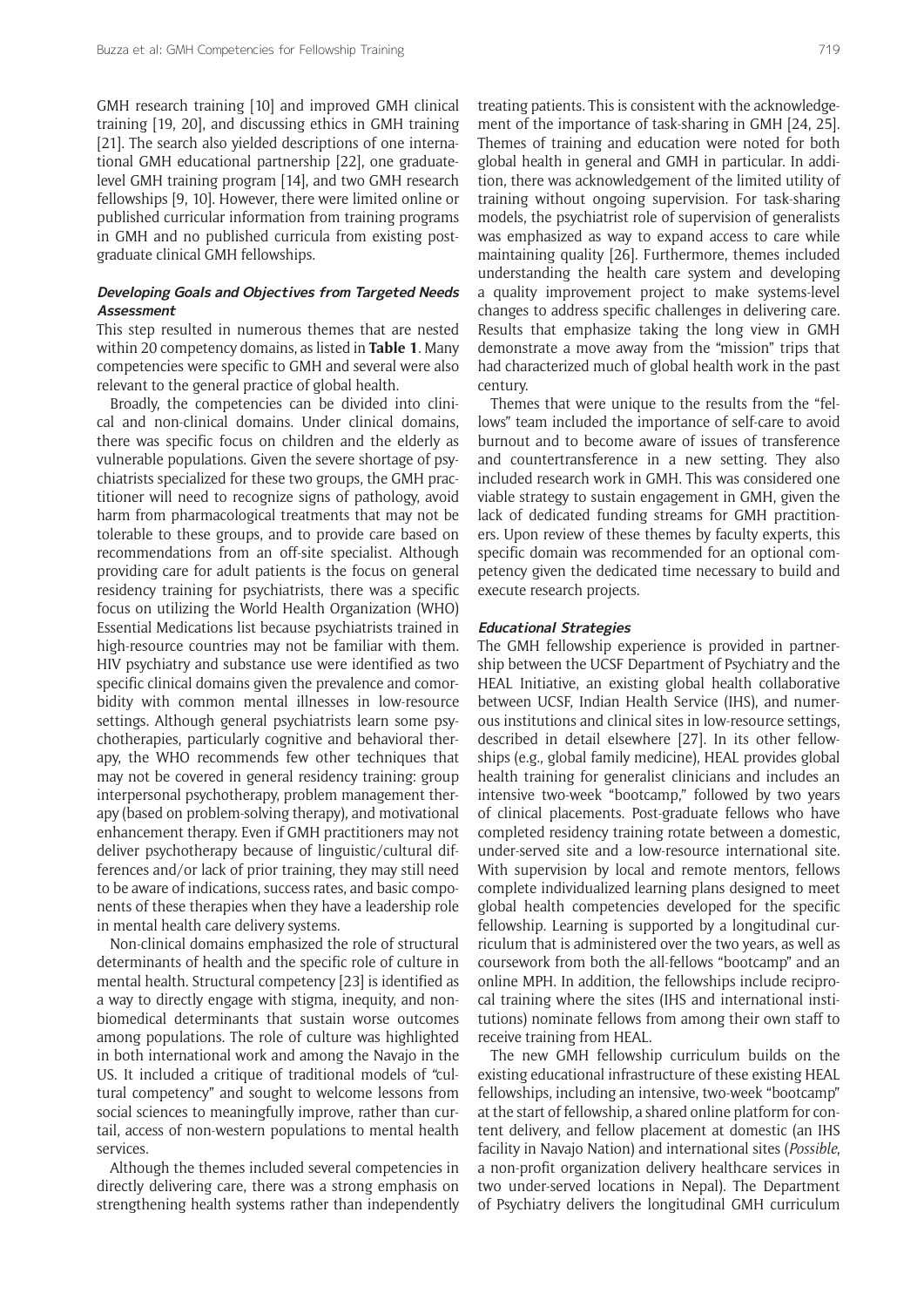# **Table 1:** Integrated competencies for global mental health fellowship.

|    | <b>Domain</b>                                                                              | Competencies                                                                                                                                                                                                                                                                                                                                                                                                                                                                                                                                                                                                                                                                                                                                                                                                                                                                                                                                                                                                                                                                                                                                                                                                           |
|----|--------------------------------------------------------------------------------------------|------------------------------------------------------------------------------------------------------------------------------------------------------------------------------------------------------------------------------------------------------------------------------------------------------------------------------------------------------------------------------------------------------------------------------------------------------------------------------------------------------------------------------------------------------------------------------------------------------------------------------------------------------------------------------------------------------------------------------------------------------------------------------------------------------------------------------------------------------------------------------------------------------------------------------------------------------------------------------------------------------------------------------------------------------------------------------------------------------------------------------------------------------------------------------------------------------------------------|
| 1. | <b>Structural Deter-</b><br>minants of Mental<br>Health                                    | Goal: Describe the impact of structural determinants on health<br>A. Define structural competence and describe its key components GMH<br>B. Describe common social, historical, structural, political, and economic determinants of mental health <sup>GMH</sup><br>C. Describe and compare key social, historical, structural, political, and economic determinants of<br>mental health within different local contexts GMH<br>D. Explain the historical and current role of global health actors, including types of global health<br>partnerships and programs GH                                                                                                                                                                                                                                                                                                                                                                                                                                                                                                                                                                                                                                                   |
|    |                                                                                            | E. Demonstrate in-depth knowledge of diseases that disproportionately affect the poor GH                                                                                                                                                                                                                                                                                                                                                                                                                                                                                                                                                                                                                                                                                                                                                                                                                                                                                                                                                                                                                                                                                                                               |
| 2. | <b>Cultural Aspects of</b><br><b>Mental Health</b>                                         | Goal: Deliver mental healthcare in cross-cultural settings with cultural humility<br>A. Describe and critique traditional models of cultural competency in mental health GMH<br>B. Develop and utilize strategies to appreciate and continually refine an understanding of cul-<br>tural influences on mental health and illness GMH<br>C. Describe and compare locally-specific traditional healing practices GMH<br>D. Understand how to incorporate traditional healing practices into clinical care GMH                                                                                                                                                                                                                                                                                                                                                                                                                                                                                                                                                                                                                                                                                                            |
| 3. | <b>Understanding the</b><br>Health System &<br><b>Resources in Mental</b><br><b>Health</b> | Goal: Gain fluency in systems-level approach to improving access to mental health services<br>A. Explain the importance of health systems strengthening and health systems redesign to<br>improving health outcomes GH<br>B. Illustrate and contrast the roles of health systems design in either reinforcing health inequities<br>or helping overcome them GH<br>C. Analyze the impact of several common approaches to health care financing on health care<br>access, health outcomes, and health equity <sup>GH</sup><br>D. Analyze the health system of domestic and international sites to determine: leadership, chain<br>of command for decision making, funding streams, supply chain, interaction with local commu-<br>nity, and players in the health system GH<br>E. Describe and compare mental health and related resources available within specific countries<br>and regions GMH<br>F. Analyze and compare mental health and related resources available in local communities GMH<br>G. Analyze and compare mental health and related resources available at local clinical sites GMH<br>H. Describe factors that affect access to mental health and related resources at the aforementioned levels CMH |
| 4. | Engagement in the<br><b>Health System</b>                                                  | Goal: Gain experiential knowledge in strengthening health care delivery systems<br>A. Develop skills to design, implement, monitor and/or evaluate health programs and health sys-<br>tems, including their inputs, outputs, effectiveness, cost-effectiveness, and financial management CH<br>B. Elicit the goals of the local health system in choosing and implementing your projects <sup>GH</sup><br>C. Engage with local leaders/civic society groups targeting other social determinants of health<br>including access to clean water, housing, food security, and economic opportunities GH<br>D. Develop a project/intervention in partnership with local partners at your site(s) that aims to<br>improve measurable disease-specific outcomes through health-systems level change GH                                                                                                                                                                                                                                                                                                                                                                                                                        |
| 5. | <b>General Provision of</b><br>Care                                                        | Goal: Gain experiential knowledge in delivering health care in a low-resource settings<br>A. Determine the local burden of communicable and non-communicable diseases within your setting <sup>GH</sup><br>B. Apply the evidence-based international standards of care for the diseases affecting your population <sup>CH</sup><br>C. Demonstrate skills in adapting to a resource-limited setting while maintaining a high quality standard <sup>GH</sup><br>D. Target interventions to address both prevention and management of the most common dis-<br>ease in the local context GH<br>E. Demonstrate competency in basic medical procedures, including bedside ultrasound, phle-<br>botomy, and selected lab medicine techniques if relevant to your profession GH<br>F. Demonstrate strong, culturally appropriate communication skills in interprofessional and<br>patient interactions <sup>GH</sup>                                                                                                                                                                                                                                                                                                           |
| 6. | <b>Emergency Psychia-</b><br>try and Inpatient<br>Care                                     | Goal: Gain clinical competence in delivering care for severe and emergent mental health problems<br>A. Describe the most common causes of acute psychiatric presentation in different locales and<br>formulate differential diagnoses that are site- and culture-specific GMH<br>B. Formulate risk assessments that take into account local medical and cultural factors GMH<br>C. Identify local laws and practices that apply in psychiatric emergencies and inpatient care GMH<br>D. Describe systemic challenges specific to delivery of emergency and inpatient psychiatric care in<br>low resource settings GMH<br>E. Describe the local availability, indications, contraindications, and goals for inpatient psychiatric<br>hospitalization <sup>GMH</sup><br>F. Identify the local availability and forms of medication used in different clinical settings and<br>know how to use and monitor them appropriately in each setting GMH                                                                                                                                                                                                                                                                         |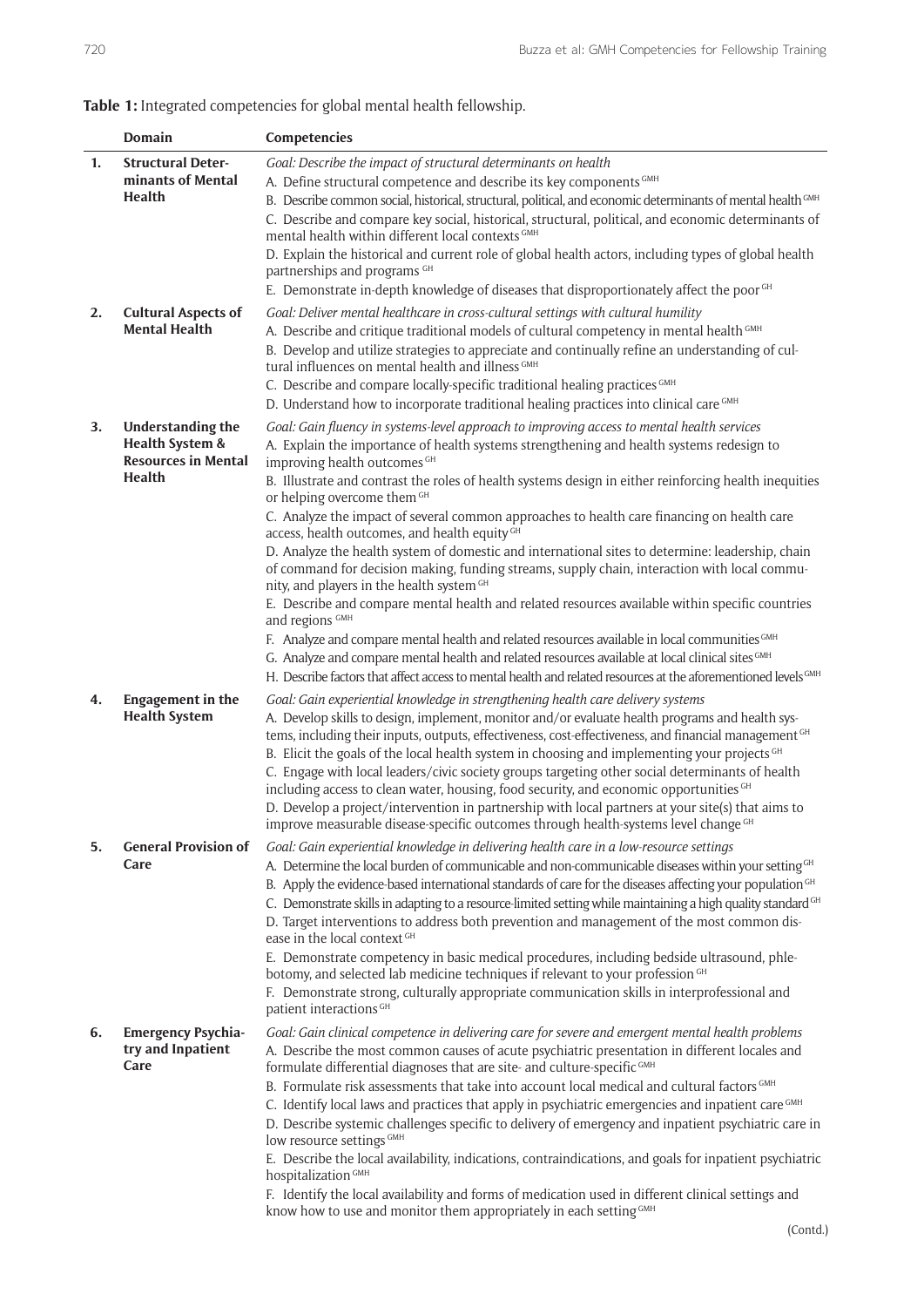|     | <b>Domain</b>                               | Competencies                                                                                                                                                                                                                                                                                                                                                                                                                                                                                                                                                                                                                                                           |
|-----|---------------------------------------------|------------------------------------------------------------------------------------------------------------------------------------------------------------------------------------------------------------------------------------------------------------------------------------------------------------------------------------------------------------------------------------------------------------------------------------------------------------------------------------------------------------------------------------------------------------------------------------------------------------------------------------------------------------------------|
| 7.  | <b>Adult Community</b><br>Psychiatry        | Goal: Gain clinical competency in delivering care for common mental illnesses for adults by utilizing<br>and improving local resources                                                                                                                                                                                                                                                                                                                                                                                                                                                                                                                                 |
|     |                                             | A. Describe common presentations, differential diagnoses, and appropriate interventions for each<br>major mental illness in local community settings GMH<br>B. Identify the availability of psychotropic medications of each major class in different commu-<br>nity settings, and know how to use and monitor them appropriately in each GMH                                                                                                                                                                                                                                                                                                                          |
|     |                                             | C. Describe systemic challenges specific to delivery of outpatient and community mental health<br>care in different low resource settings GMH                                                                                                                                                                                                                                                                                                                                                                                                                                                                                                                          |
|     |                                             | D. Identify key non-professional providers of mental health care and psychosocial support and<br>demonstrate locally-appropriate task sharing GMH                                                                                                                                                                                                                                                                                                                                                                                                                                                                                                                      |
| 8.  | <b>Child and Adoles-</b><br>cent Psychiatry | Goal: Recognize signs of pathology, avoid harm, and deliver basic care based on specialist recommen-<br>dation to assist children                                                                                                                                                                                                                                                                                                                                                                                                                                                                                                                                      |
|     |                                             | A. Make comparisons between cultural perspectives on child development GMH<br>B. Describe local and culturally-specific parenting strategies to promote positive child behavior <sup>GMH</sup><br>C. Describe local and culturally-specific attributions of child mental health GMH                                                                                                                                                                                                                                                                                                                                                                                    |
|     |                                             | D. Develop and apply culturally-appropriate behavioral plans that encourage healthy behaviors CMH<br>E. Identify local and culturally-specific risk assessments and interventions for suicide and self-<br>harm in children and adolescents GMH                                                                                                                                                                                                                                                                                                                                                                                                                        |
|     |                                             | F. Describe site- and culture-specific common presentations, differential diagnoses, and progno-<br>ses of psychiatric disorders that first present in childhood GMH                                                                                                                                                                                                                                                                                                                                                                                                                                                                                                   |
|     |                                             | G. Describe site- and culture-specific common presentations, differential diagnoses, and progno-<br>ses of children and adolescents with early onset of adult psychiatric disorders GMH<br>H. Identify the availability and demonstrate locally-appropriate use of both pharmacologic and                                                                                                                                                                                                                                                                                                                                                                              |
|     |                                             | non-pharmacologic treatments for psychiatric disorders in children and adolescents GMH<br>I. Describe local considerations for safe prescribing of medication to children and adolescents CMH                                                                                                                                                                                                                                                                                                                                                                                                                                                                          |
| 9.  | <b>Geriatric Psychiatry</b>                 | Goal: Recognize signs of pathology, avoid harm, and deliver basic care based on specialist recommen-<br>dation to assist children                                                                                                                                                                                                                                                                                                                                                                                                                                                                                                                                      |
|     |                                             | A. Describe site- and culture-specific common presentations, differential diagnoses, and manage-<br>ment of common mental illnesses such as depression and anxiety within geriatric populations GMH<br>B. Describe the local and culturally-specific impact of geriatric depression and other mental ill-<br>ness on family structure and function GMH                                                                                                                                                                                                                                                                                                                 |
|     |                                             | C. Describe local and culturally-specific conceptualizations of dementia and cognitive impairment GMH<br>D. Describe the local and culturally-specific impact of dementia and cognitive impairment on<br>family structure and function GMH                                                                                                                                                                                                                                                                                                                                                                                                                             |
|     |                                             | E. Demonstrate how to measure cognition in a locally appropriate and acceptable way <sup>GMH</sup><br>F. Identify and utilize locally available and appropriate pharmacologic and non-pharmacologic<br>interventions for cognitive impairment and dementia <sup>GMH</sup>                                                                                                                                                                                                                                                                                                                                                                                              |
|     |                                             | G. Identify locally-specific risks for delirium and describe how to best address it with the<br>resources available GMH<br>H. Demonstrate the ability to talk to patients and families about cognitive impairment, dementia,                                                                                                                                                                                                                                                                                                                                                                                                                                           |
|     |                                             | and delirium in a culturally-appropriate manner <sup>GMH</sup><br>Goal: Deliver mental health care for people with HIV with critical awareness of specific issues in this                                                                                                                                                                                                                                                                                                                                                                                                                                                                                              |
| 10. | <b>HIV Psychiatry</b>                       | population<br>A. Identify the local breadth and prevalence of neuropsychiatric disorders amongst people living with HIV <sup>GMH</sup><br>B. Describe neuropsychiatric symptoms associated with HIV infection and understand common<br>site- and culture-specific presentations and differential diagnoses GMH                                                                                                                                                                                                                                                                                                                                                         |
|     |                                             | C. Explain evidence-based harm-reduction strategies to address substance use and reduce trans-<br>mission among people with HIV, and identify locally appropriate utilization of such strategies CMH<br>D. Describe common interactions between HIV and psychiatric medications and develop a rational,<br>site- and culture-specific approach to prescribing psychiatric medications for people living with HIV <sup>CMH</sup><br>E. Identify common psychiatric side effects of locally-available HIV medications GMH<br>F. Describe the site- and culture-specific impact of seroconversion, stigma, and discrimination for<br>those living with HIV <sup>GMH</sup> |
| 11. | Psychotherapy                               | Goal: Strengthen local capacity to deliver evidence-based psychotherapies<br>A. Describe the key components of and indications for evidence-based psychotherapies, including<br>major cross-cultural evidence and adaptations GMH<br>B. Identify locally-available resources for psychotherapy <sup>GMH</sup><br>C. Develop locally specific thresholds for therapy referrals GMH<br>D. Provide locally-appropriate guidance and supervision for other health workers implementing<br>psychotherapy for patients GMH                                                                                                                                                   |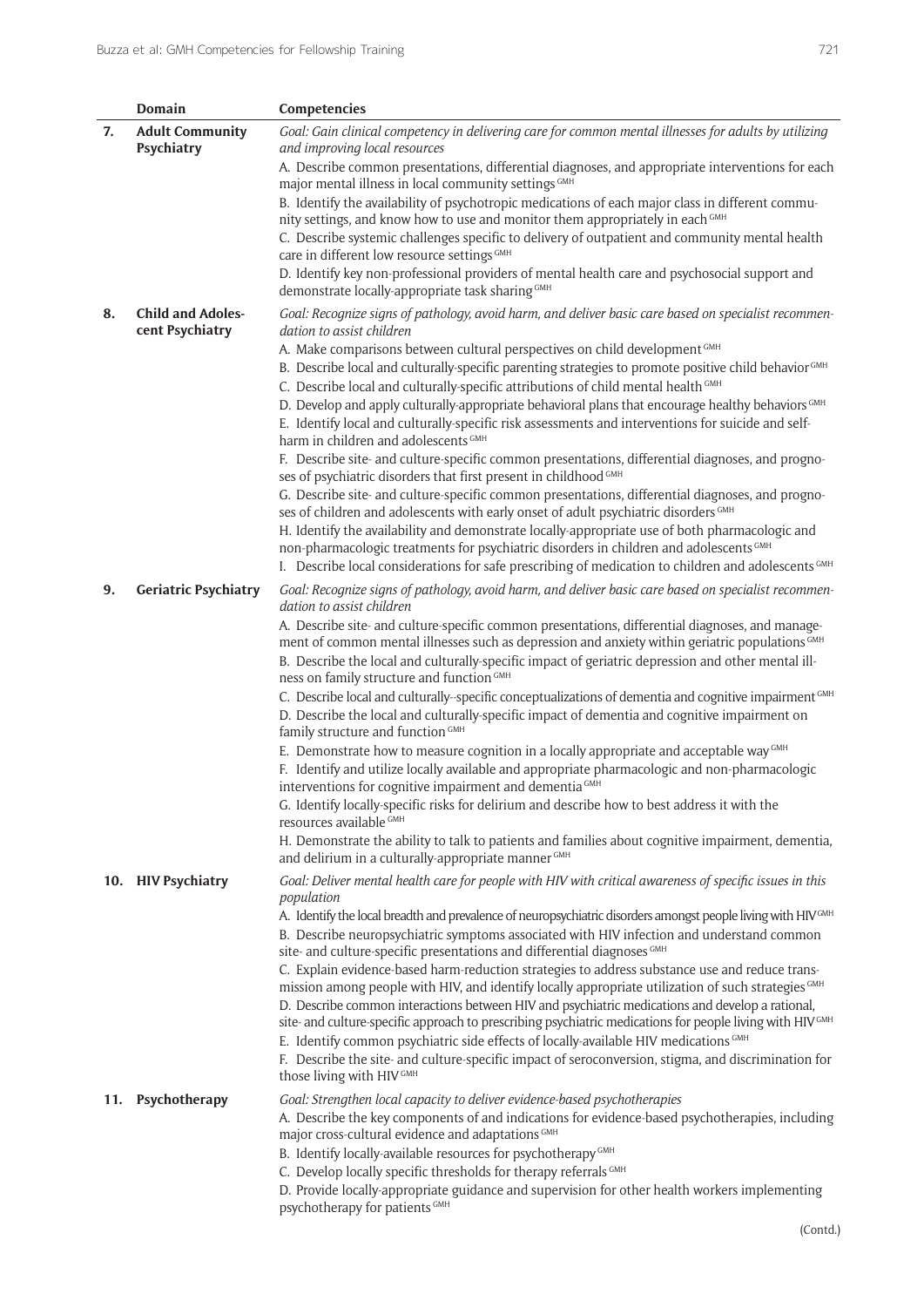|     | Domain                                     | Competencies                                                                                                                                                                                                                                                                                                                                                                                                                                                                                                                                                                                                                                                                                                                                                                                                                                                                                                                                                                                                                                                                                                             |
|-----|--------------------------------------------|--------------------------------------------------------------------------------------------------------------------------------------------------------------------------------------------------------------------------------------------------------------------------------------------------------------------------------------------------------------------------------------------------------------------------------------------------------------------------------------------------------------------------------------------------------------------------------------------------------------------------------------------------------------------------------------------------------------------------------------------------------------------------------------------------------------------------------------------------------------------------------------------------------------------------------------------------------------------------------------------------------------------------------------------------------------------------------------------------------------------------|
| 12. | Substance Use                              | Goal: Recognize and address common sources of substance use<br>A. List locally-common substances of abuse GMH<br>B. Describe local demographic patterns associated with high-burden substances GMH<br>C. Describe locally-specific societal impacts of substance abuse GMH<br>D. List locally-available treatments, both in the community and the hospital, for acute and<br>chronic substance use problems GMH<br>E. Provide other health workers with locally-appropriate training and supervision in recognizing                                                                                                                                                                                                                                                                                                                                                                                                                                                                                                                                                                                                      |
|     | 13. Training and<br><b>Education</b>       | and addressing common substance use problems GMH<br>Goal: Utilize training and education to enhance local capacity in improving mental health care<br>A. Recognize the importance of learning climate, goal setting, knowledge retention, evaluation<br>and feedback in effective teaching GH<br>B. Describe techniques for effective cross-cultural teaching <sup>GH</sup><br>C. Gain comfort in multiple arenas of teaching, including one-on-one teaching, small and large group settings GH.<br>D. Describe and apply strategies of evaluation for your trainees, peers, and mentors GH<br>E. Develop independent goals and objectives tailored to your personal strengths and weaknesses GH<br>F. Develop effective strategies to be both a mentee and a mentor GH                                                                                                                                                                                                                                                                                                                                                  |
|     | 14. Clinical Supervision                   | Goal: Strengthen systems to provide ongoing supervision for non-specialists in delivering high-quality<br>mental health care<br>A. Describe the collaborative care model and describe efforts to adapt it to different cultures and settings CMH<br>B. Develop a clinical registry to review all patients receiving mental health services GMH<br>C. Develop a locally-appropriate structure to meet with generalist clinicians to review difficult<br>cases and provide clinical support GMH<br>D. Develop a locally-appropriate structure to provide urgent or emergent support for generalist clinicians <sup>CMH</sup><br>E. Develop a locally-appropriate evaluation plan to assess the effectiveness of clinical supervision<br>for clinicians and patient outcomes GMH<br>F. Identify common and serious clinical issues presented during registry review and supervision<br>and provide related training for all clinicians CMH                                                                                                                                                                                  |
|     | 15. Interprofessionalism<br>and Leadership | Goal: Enhance your own leadership and collaborative skills<br>A. Recognize your leadership style and that of your colleagues GH<br>B. Apply skills of management, including delegation, moderation, supervision, and evaluation<br>within your project teams GH<br>C. Be able to articulate a vision to others in the field GH<br>D. Describe conflict resolution styles GH<br>E. Develop and apply the communication skills to advance and disseminate your work in a public arena <sup>GH</sup><br>F. Describe and practice applying strategies of leading without authority <sup>GH</sup><br>G. Describe the model of clinical accompaniment and use this model in your clinical setting <sup>GH</sup><br>H. Model professionalism in your role as a healthcare provider, colleague, and patient advocate GH<br>I. Create an interprofessional collaborative environment among local and international nurses,<br>physicians, and other health care professionals GH                                                                                                                                                  |
|     | 16. Advocacy                               | Goal: Enhance your own skills in advocating for people living with and at risk for mental illness<br>A. Identify types of advocacy and the methods that they employ to advance a particular cause GH<br>B. Identify key actors, audiences, policies, and policy makers within your area of advocacy <sup>GH</sup><br>C. Raise awareness among local population and healthcare professionals on specific disease con-<br>ditions or prevention efforts GH<br>D. Create written or media advocacy pieces with local partners GH<br>E. Disseminate your work in scientific and academic circles GH<br>F. Write 1 blog post each quarter to advocate for specific areas of interest GH                                                                                                                                                                                                                                                                                                                                                                                                                                       |
|     | 17. Health Equity &<br><b>Ethics</b>       | Goal: Gain theoretical and experiential knowledge in ethical practice of global health to address inequity<br>A. Analyze your health system from an equity perspective GH<br>B. Integrate principles of social medicine into your approach to global health delivery <sup>GH</sup><br>C. Demonstrate increased recognition of ethical issues involved in global health work GH<br>D. Identify strategies for dealing with these ethical issues as they arise GH<br>E. Ensure the ethical and responsible conduct in the design, implementation and dissemination<br>of global health research or quality improvement GH<br>F. Involve your local colleagues in every aspect of program or project development, including any<br>publications or presentations GH<br>G. Describe the responsibilities of academic centers and US based clinicians in adequately prepar-<br>ing for global health work in communities that are not their own GH<br>H. Establish regular and transparent communication with your colleagues, in which partners are<br>encouraged to voice their own objectives, challenges, and feedback GH |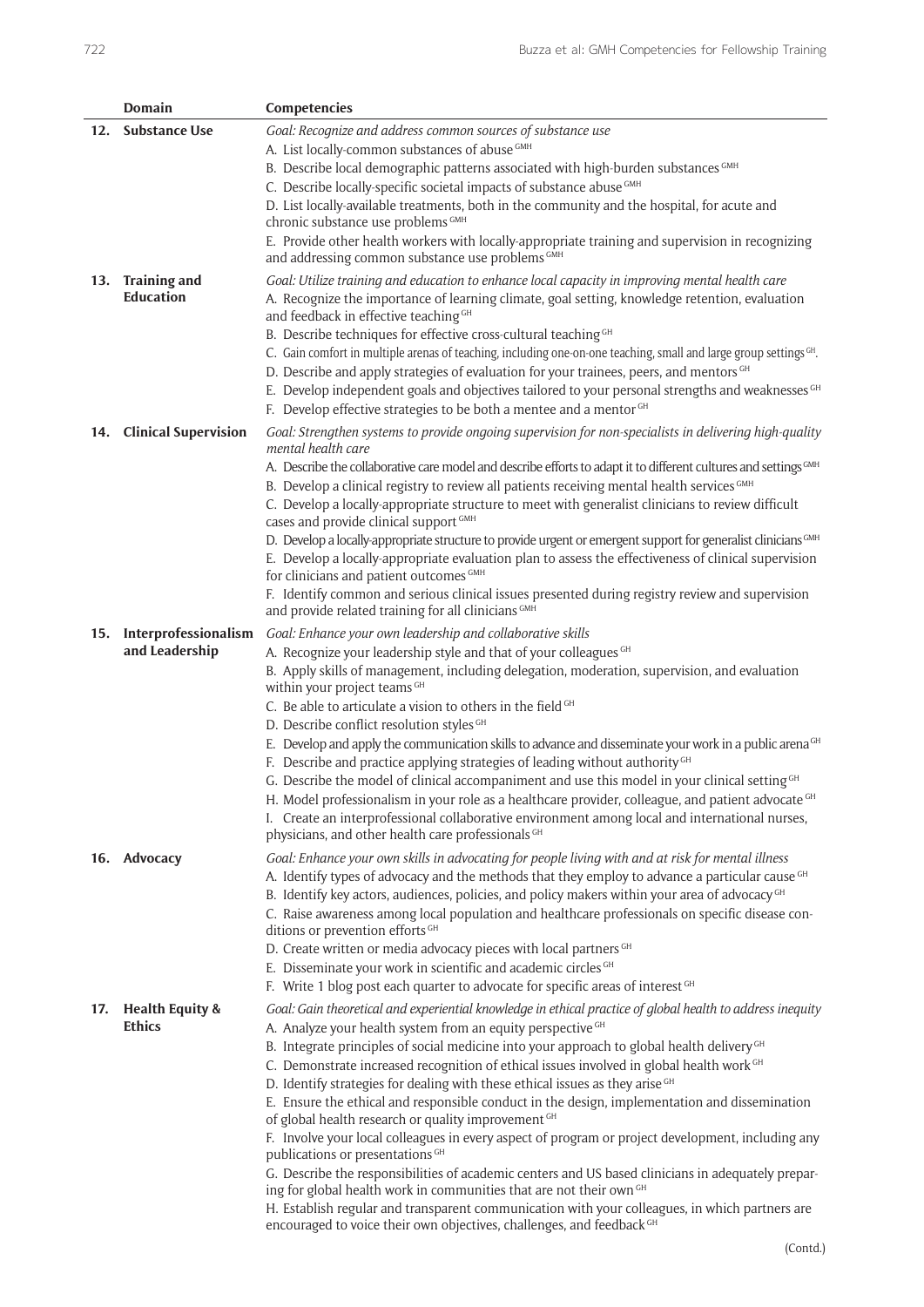|     | Domain                           | Competencies                                                                                                                                                                                                                                                          |
|-----|----------------------------------|-----------------------------------------------------------------------------------------------------------------------------------------------------------------------------------------------------------------------------------------------------------------------|
| 18. | Self-Reflection and<br>Self-Care | Goal: Utilize skills in self-reflection and self-care to maintain long-term engagement in global mental<br>health                                                                                                                                                     |
|     |                                  | A. Describe countertransference and common challenges to countertransference caused by relo-<br>cation as well as differences in culture and language GMH                                                                                                             |
|     |                                  | B. Be capable of recognizing signs of burnout and its impact on personal health and clinical care <sup>GMH</sup><br>C. Utilize supervision structures to pro-actively identify and discuss emotional reactions to<br>patient care and fellowship responsibilities GMH |
|     |                                  | D. Utilize supervision structures to pro-actively identify challenges to one's personal health and<br>Ways to maintain physical and mental health GMH                                                                                                                 |
| 19. | <b>Quality Improve-</b><br>ment  | Goal: Gain experiential knowledge in conducting a quality improvement project                                                                                                                                                                                         |
|     |                                  | A. Describe the core elements of quality improvement and apply them in the field GH<br>B. Identify the quality improvement team within your institution. If one does not exist, identify<br>stakeholders in quality improvement GH                                    |
|     |                                  | C. Partner with the QI team and key stakeholders to choose priorities for quality improvement<br>interventions <sup>GH</sup>                                                                                                                                          |
| 20. | <b>Research in Global</b>        | Goal: Gain basic competence in developing a research protocol in GMH                                                                                                                                                                                                  |
|     | <b>Mental Health</b>             | A. Identify a small, feasible research question relevant to your site GMH                                                                                                                                                                                             |
|     | (Optional)                       | B. Conduct a literature review relevant to your research question GMH                                                                                                                                                                                                 |
|     |                                  | C. Describe types of study design, data analysis and management, sample size calculations, and<br>power calculations <sup>GMH</sup>                                                                                                                                   |
|     |                                  | D. Identify the inferences that may be drawn from findings of clinical research studies, including<br>any limitations more common within global mental health research GMH<br>E. Draft a clinical research protocol for use in the proposed research project GMH      |
|     |                                  | F. Provide peer review and be able to critique research protocols GMH                                                                                                                                                                                                 |
|     |                                  | G. Recognize and address ethical concerns in global mental health research GMH                                                                                                                                                                                        |

GH: Competencies for all global health fellowships. GMH: Competencies for the Global Mental Health Fellowship.

described here, as well as provides mentorship for the GMH fellows.

The new GMH curriculum is based on social learning theory, which was most appropriate for this fellowship given the importance of experiential learning in global health delivery. This includes placement in clinical sites with dedicated mentorship and co-placement with fellows from other disciplines to allow social learning. The experiential component is complemented by a longitudinal curriculum delivered over the course of two years during the fellowship. This longitudinal curriculum utilizes both cognitive strategies (e.g., lectures on indications, appropriate use, and adverse effects of WHO essential medications) and experiential strategies (e.g., conducting a mini-ethnographic project to understand local child mental health issues and debriefing on the results with a child psychiatrist). While some educational strategies are delivered locally, many are available remotely (e.g., readings and narrated lectures). Specifically, educational strategies include:

- • Live lectures and workshops on GMH provided to all HEAL global health fellows during the bootcamp
- • Original narrated lectures custom-developed by faculty experts available remotely and on-demand to GMH fellows
- • Biweekly conference calls to cover GMH topics and to engage in discussions with the content expert following the narrated lectures
- • Coursework from the formal MPH program
- $\cdot$  Readings and written reflections
- • Supervision with local and remote mentors
- $\cdot$  On-site clinical and educational projects
- $\cdot$  An original scholarly project with a specific focus on systems improvement

## **Discussion**

While some global health curriculum development has been criticized for relatively top-down approach [28, 29], our broad needs assessment included significant input from local sites and GMH trainees, in addition to experts and leaders in the field. This allowed development of competencies and educational strategies that balance the needs of learners with the needs of under-resourced training sites. For example, proficiencies such as taskshifting have previously been highlighted as priorities for GMH practitioners [1, 2, 30], but input from local sites suggested a need for fellows to become proficient in more robust methods of collaborative care. There was particular emphasis on training and supporting other onsite clinicians, who may not have received any prior mental health training [31]. Further, identification of local clinical needs and gaps in local expertise led to competencies in numerous clinical domains, such as emergency psychiatry and HIV psychiatry, that will guide fellows in adapting and building on their existing expertise in new contexts.

Our competency domains allowed us to identify faculty members who were not always GMH experts, but could provide content expertise and educational materials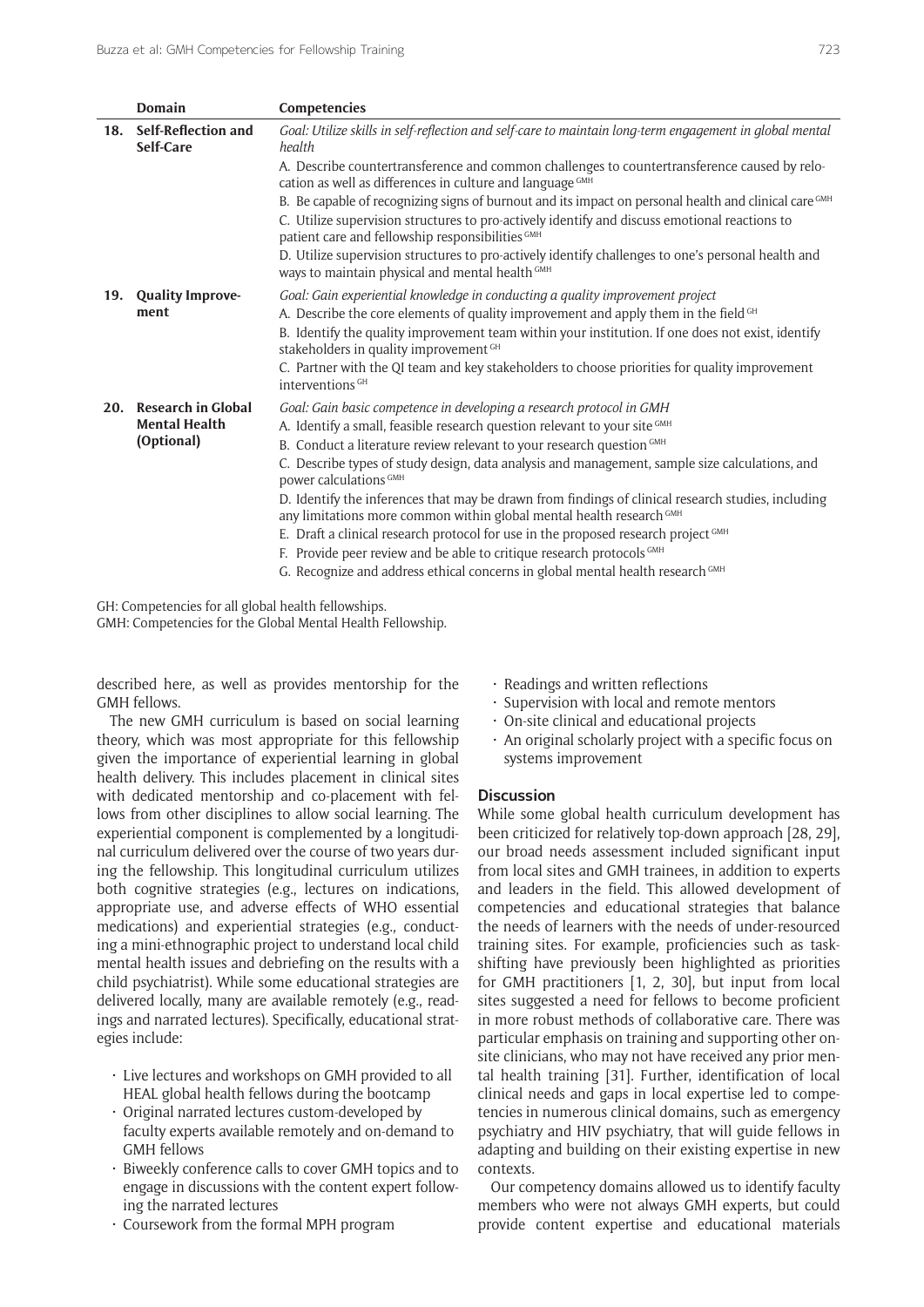for the specific domains. For example, content for the "training and education" competencies will be delivered by faculty with expertise in education, but limited experience in GMH practice. This strategy may be helpful in academic centers attempting to meet demand for GMH training with limitations on faculty expertise.

In addition to recruiting domain-specific faculty, we employed several strategies to enhance feasibility. We partnered with an existing, general global health program, allowing us to synergize learning and build on existing partnerships. A common challenge in a needs assessment exercise that incorporates multiple viewpoints is that the desired competency list can expand beyond what is feasible. We addressed this by merging competencies with general global health training and also by incorporating domain experts' opinions on feasibility. For example, the domain on child and adolescent psychiatry was quite extensive but after discussions with faculty, the overarching goal was limited to essential tasks like identifying red flags, avoiding harm, and deliver basic care with close supervision from a specialist. Similar goals were utilized for other sub-specialty domains like geriatric psychiatry and HIV psychiatry, enhancing the overall feasibility of the curriculum.

One factor that we see as strength of our approach, but which may limit its generalizability, is that we built on an existing, university-wide global health program. This provided an existing platform for delivery of general content relevant to all global health practitioners, and allowed us to more clearly focus on developing GMH competencies and training. This strategy has fostered collaboration with other disciplines, and may serve as a template to facilitate development of GMH training programs at other institutions. However, there will be variability in the scope of existing global health programs among institutions interested in replicating our work.

An important limitation of our approach is that generalizability could be affected by the weight placed on local clinical priorities that were identified by a limited number of key clinicians at the two fellowship sites and two additional sites in low-income countries. For example, while the broader GMH priority of collaborative care and capacity-building was emphasized by both clinical sites, other GMH topics such as refugee mental health were prioritized less. While this latter topic will still be included in the curriculum under the umbrella of structural determinants, it may have been more robustly emphasized by other sites not included in the fellowship and needs assessment.

Despite their breadth, the competencies may also inadequately capture some of the relational, self-reflexive, and process-based skills needed to engage with communities and mental health systems in new localities often different from those in which practitioners were raised or trained. This challenge of transferability has been highlighted in broader critiques of utilizing competencies in global health education [29]. Multiple fellowship sites may allow for more synthesis and transferability of process-based skills, though this challenge will require ongoing attention within educational strategies and the design

of meaningful assessment methods. Other potential challenges include delivering curricular materials at remote sites and developing structures for local and remote mentorship. We expect to address these limitations in a future publication.

To our knowledge, this is the first publication of competencies developed through a thorough needs assessment to guide a post-graduate GMH curriculum. The process highlighted some of the challenges in developing training for a nascent field where the professional roles are not yet clearly defined and where the needs and relevant skills may vary by site and context. However, our process and outcomes, undergirded by a broad and systematic needs assessment, offer a generalizable strategy to develop and meet core competencies in GMH training for specialists.

# **Disclosures**

On behalf of all authors, the corresponding author states there is no conflict of interest. All authors had access to the data, contributed to conducting the study, participating in writing the manuscript, and agree with the results.

#### **Ethics and Consent**

Exemption provided by UCSF IRB.

#### **Acknowledgements**

We would like to thank all those who participated in the needs assessment for sharing their experiences and opinions. We would also like to thank leadership of *Possible* [\(http://possiblehealth.org](http://possiblehealth.org)), leadership of the Indian Health Service site, leadership of the UCSF HEAL Initiative [\(http://healinitiative.org](http://healinitiative.org)), Matthew Burkey, Jordan Sloshower, Craig Van Dyke, Maithri Ameresekere, James Bourgeois, James Dilley, G. David Elkin, Peter Ferren, Paul Linde, Christina Mangurian, Susan Meffert, and Jonathan Nye.

# **Funding Information**

Funding for the fellowship program is provided by the UCSF Department of Psychiatry and UCSF HEAL Initiative.

# **Competing Interests**

The authors have no competing interests to declare.

### **References**

- 1. **Collins PY, Patel V, Joestl SS,** et al. Grand challenges in global mental health. *Nature*. 2011; 475(7354): 27–30. DOI:<https://doi.org/10.1038/475027a>
- 2. **Fricchione GL, Borba CPC, Alem A, Shibre T, Carney JR** and **Henderson DC.** Capacity building in global mental health: Professional training. *Harv Rev Psychiatry*. 2012; 20(1): 47–57. DOI: [https://doi.](https://doi.org/10.3109/10673229.2012.655211) [org/10.3109/10673229.2012.655211](https://doi.org/10.3109/10673229.2012.655211)
- 3. **Crump JA** and **Sugarman J, the WG on EG for GHT (weight).** Ethics and best practice guidelines for training experiences in global health. *Am J Trop Med Hyg*. 2010; 83(6): 1178–1182. DOI: [https://doi.](https://doi.org/10.4269/ajtmh.2010.10-0527) [org/10.4269/ajtmh.2010.10-0527](https://doi.org/10.4269/ajtmh.2010.10-0527)
- 4. **Farmer P, Basilico M, Kerry V,** et al. Global health priorities for the early twenty-first century. In: Farmer P, Kim JY, Kleinman A and Basilico M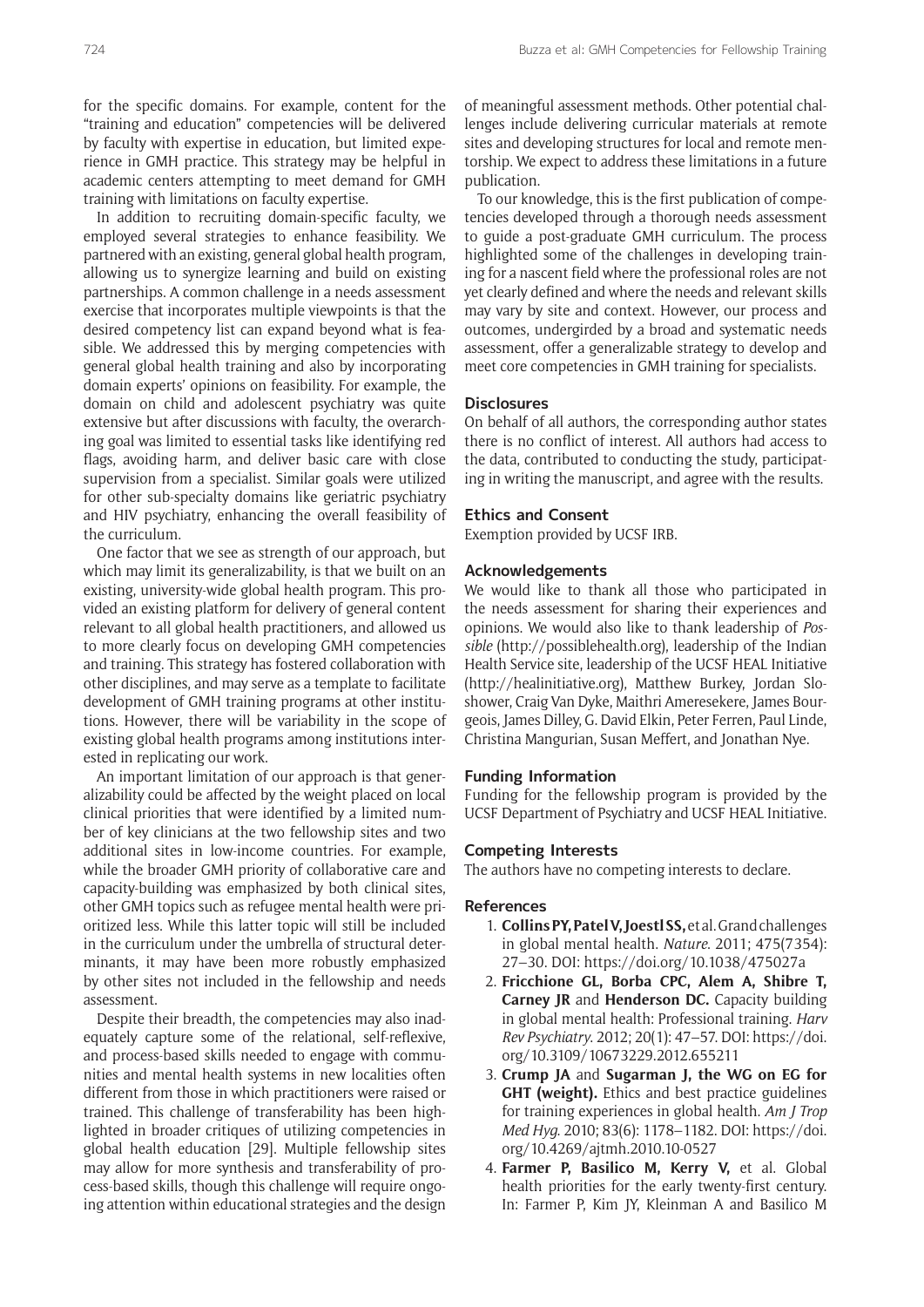(eds.), *Reimagining Global Health: An Introduction*. Berkeley: University of California Press. 2013; 302–339.

- 5. **Redwood-Campbell L, Pakes B, Rouleau K,** et al. Developing a curriculum framework for global health in family medicine: Emerging principles, competencies, and educational approaches. *BMC Med Educ*. 2011; 11: 46. DOI: [https://doi.](https://doi.org/10.1186/1472-6920-11-46) [org/10.1186/1472-6920-11-46](https://doi.org/10.1186/1472-6920-11-46)
- 6. **Collins PY, Musisi S, Frehywot S** and **Patel V.** The core competencies for mental, neurological, and substance use disorder care in sub-Saharan Africa. *Glob Health Action*. 2015; 8(1): DOI: [https://doi.](https://doi.org/10.3402/gha.v8.26682) [org/10.3402/gha.v8.26682](https://doi.org/10.3402/gha.v8.26682)
- 7. **Acharya B, Tenpa J, Basnet M,** et al. Developing a scalable training model in global mental health: Pilot study of a video-assisted training program for generalist clinicians in Rural Nepal. *Glob Ment Health*. 2017; 4: e8. DOI: [https://doi.org/10.1017/](https://doi.org/10.1017/gmh.2017.4) [gmh.2017.4](https://doi.org/10.1017/gmh.2017.4)
- 8. **Tsai AC, Fricchione GL, Walensky RP, Ng C, Bangsberg DR** and **Kerry VB.** Global health training in US graduate psychiatric education. *Acad Psychiatry*. 2014; 38(4): 426–432. DOI: [https://doi.](https://doi.org/10.1007/s40596-014-0092-0) [org/10.1007/s40596-014-0092-0](https://doi.org/10.1007/s40596-014-0092-0)
- 9. **Magidson JF, Stevenson A, Ng LC,** et al. Massachusetts General Hospital global psychiatric clinical research training program: A new fellowship in global mental health. *Acad Psychiatry*. 2016; 40(4): 695–697. DOI: [https://doi.org/10.1007/](https://doi.org/10.1007/s40596-015-0388-8) [s40596-015-0388-8](https://doi.org/10.1007/s40596-015-0388-8)
- 10. **Sweetland AC, Oquendo MA, Carlson C, Magidson JF** and **Wainberg ML.** Mental health research in the global era: Training the next generation. *Acad Psychiatry*. 2016; 40(4): 715–720. DOI: <https://doi.org/10.1007/s40596-015-0437-3>
- 11. **UCSF Psychiatry HEAL Fellowship in Global Mental Health.** [https://psych.ucsf.edu/ucsf](https://psych.ucsf.edu/ucsf-psychiatry-heal-fellowship-global-mental-health)[psychiatry-heal-fellowship-global-mental-health.](https://psych.ucsf.edu/ucsf-psychiatry-heal-fellowship-global-mental-health) Accessed February 19, 2017.
- 12. **Dr. Mario Pagenel Global Mental Health Delivery Fellowship.** [http://ghsm.hms.harvard.edu/educa](http://ghsm.hms.harvard.edu/education/fellowships#pagenel)[tion/fellowships#pagenel](http://ghsm.hms.harvard.edu/education/fellowships#pagenel). Accessed February 19, 2017.
- 13. **Training and Funding Opportunities.** [http://](http://www.jhsph.edu/departments/mental-health/centers/global-mental-health/training-and-funding-opportunities/) [www.jhsph.edu/departments/mental-health/cent](http://www.jhsph.edu/departments/mental-health/centers/global-mental-health/training-and-funding-opportunities/)[ers/global-mental-health/training-and-funding](http://www.jhsph.edu/departments/mental-health/centers/global-mental-health/training-and-funding-opportunities/)[opportunities/.](http://www.jhsph.edu/departments/mental-health/centers/global-mental-health/training-and-funding-opportunities/) Accessed February 19, 2017.
- 14. **Griffith JL, Kohrt B, Dyer A,** et al. Training psychiatrists for global mental health: Cultural psychiatry, collaborative inquiry, and ethics of alterity. *Acad Psychiatry*. 2016; 40(4): 701–706. DOI: [https://doi.](https://doi.org/10.1007/s40596-016-0541-z) [org/10.1007/s40596-016-0541-z](https://doi.org/10.1007/s40596-016-0541-z)
- 15. **Bordage G.** Conceptual frameworks to illuminate and magnify. *Med Educ*. 2009; 43(4): 312–319. DOI: <https://doi.org/10.1111/j.1365-2923.2009.03295.x>
- 16. **Kern DE, Thomas PA** and **Hughes MT.** (eds.). Curriculum Development for Medical Education: A Six-Step Approach. 2nd ed. Baltimore, Md: Johns Hopkins University Press; 2009.
- 17. **Bryman A.** Social Research Methods. Fifth Edition. Oxford; New York: Oxford University Press; 2016.
- 18. **Marienfeld C** and **Rohrbaugh R.** A call for better methodology for global mental health educational program reviews. *Acad Psychiatry*. 2015; 39(3): 345–346. DOI: [https://doi.org/10.1007/](https://doi.org/10.1007/s40596-015-0317-x) [s40596-015-0317-x](https://doi.org/10.1007/s40596-015-0317-x)
- 19. **Craig Van Dyke MD, Tong L** and **Mack K.** Global mental health training for United States psychiatric residents. *Acad Psychiatry*. 2011; 35(6): 354. DOI: <https://doi.org/10.1176/appi.ap.35.6.354>
- 20. **Kohrt BA, Marienfeld CB, Panter-Brick C, Tsai AC**  and **Wainberg ML.** Global mental health: Five areas for value-driven training innovation. *Acad Psychiatry*. 2016; 40(4): 650–658. DOI: [https://doi.](https://doi.org/10.1007/s40596-016-0504-4) [org/10.1007/s40596-016-0504-4](https://doi.org/10.1007/s40596-016-0504-4)
- 21. **Katz CL, Lahey TP** and **Campbell HT.** An ethical framework for global psychiatry. *Ann Glob Health*. 2014; 80(2): 146–151. DOI: [https://doi.](https://doi.org/10.1016/j.aogh.2014.04.002) [org/10.1016/j.aogh.2014.04.002](https://doi.org/10.1016/j.aogh.2014.04.002)
- 22. **Alem A, Pain C, Araya M** and **Hodges BD.** Cocreating a psychiatric resident program with Ethiopians, for Ethiopians, in Ethiopia: The Toronto Addis Ababa Psychiatry Project (TAAPP). *Acad Psychiatry*. 2010; 34(6): 424–432. DOI: [https://doi.](https://doi.org/10.1176/appi.ap.34.6.424) [org/10.1176/appi.ap.34.6.424](https://doi.org/10.1176/appi.ap.34.6.424)
- 23. **Metzl JM** and **Hansen H.** Structural competency: Theorizing a new medical engagement with stigma and inequality. *Soc Sci Med*. 2014; 103: 126–133. DOI: <https://doi.org/10.1016/j.socscimed.2013.06.032>
- 24. **Becker AE** and **Kleinman A.** Mental Health and the Global Agenda. *N Engl J Med*. 2013; 369(1): 66–73. DOI: <https://doi.org/10.1056/NEJMra1110827>
- 25. **Acharya B, Tenpa J, Thapa P, Gauchan B, Citrin D**  and **Ekstrand M.** Recommendations from primary care providers for integrating mental health in a primary care system in rural Nepal. *BMC Health Serv Res*. 2016; 16: 492. DOI: [https://doi.org/10.1186/](https://doi.org/10.1186/s12913-016-1768-9) [s12913-016-1768-9](https://doi.org/10.1186/s12913-016-1768-9)
- 26. **Acharya B** and **Swar SB.** Consultant psychiatrists' role in ensuring high-quality care from nonspecialists. *Psychiatr Serv*. 2016; 67(7): 816–816. DOI: <https://doi.org/10.1176/appi.ps.670701>
- 27. **HEAL Initiative.** <https://healinitiative.org>. Accessed February 19, 2017.
- 28. **Frenk J, Chen L, Bhutta ZA,** et al. Health professionals for a new century: transforming education to strengthen health systems in an interdependent world. *The Lancet*. 2010; 376(9756): 1923–1958. DOI: [https://doi.org/10.1016/S0140-6736\(10\)61854-5](https://doi.org/10.1016/S0140-6736(10)61854-5)
- 29. **Eichbaum Q.** The problem with competencies in global health education. *Acad Med*. 2015; 90(4): 414–417. DOI: [https://doi.org/10.1097/](https://doi.org/10.1097/ACM.0000000000000665) [ACM.0000000000000665](https://doi.org/10.1097/ACM.0000000000000665)
- 30. **Eaton J, McCay L, Semrau M,** et al. Scale up of services for mental health in low-income and middle-income countries. *The Lancet*. 2011; 378(9802): 1592–1603. DOI: [https://doi.org/10.1016/S0140-6736\(11\)60891-X](https://doi.org/10.1016/S0140-6736(11)60891-X)
- 31. **Acharya B, Hirachan S, Mandel JS** and **van Dyke C.**  The mental health education gap among primary care providers in rural Nepal. *Acad Psychiatry*. 2016; 40(4): 667–671. DOI: [https://doi.org/10.1007/](https://doi.org/10.1007/s40596-016-0572-5) [s40596-016-0572-5](https://doi.org/10.1007/s40596-016-0572-5)